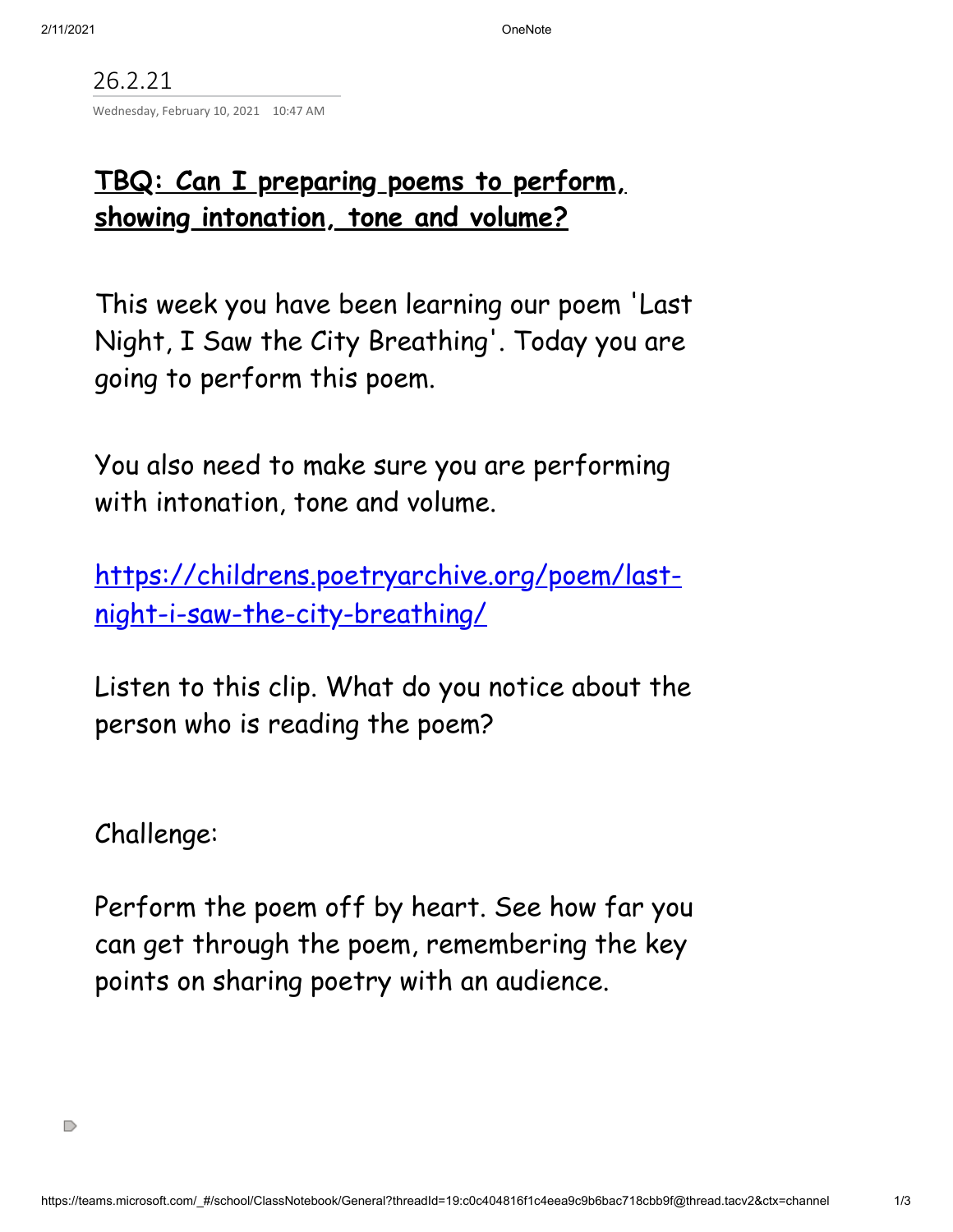## Remember too:



Last Night, I Saw the City Breathing Last night, I saw the City breathing Great Gusts of people, Rushing in and Puffing out Of Station 's singing mouths Last night, I saw the City laughing, Take-Aways got the giggles, Cinemas split their sides, And Living Rooms completely creased themselves! Last night, I saw the City dancing. Shadows were cheek to cheek with brick walls, Trains wiggled their hips all over the place,